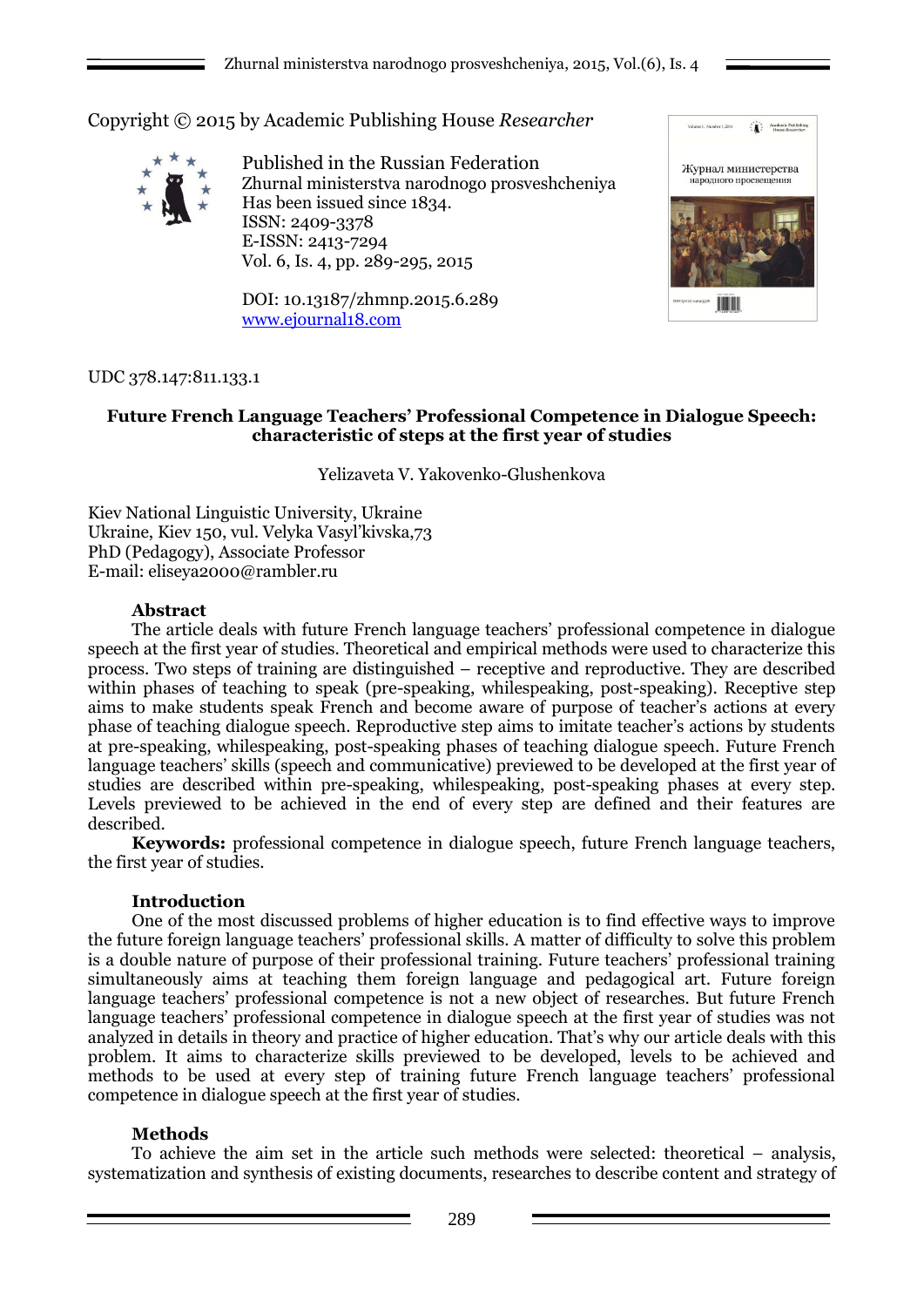the problem; empirical – observation of the process of training future French language teachers' professional competence in dialogue speech at the first year to analyze and summarize the positive experience of foreign language teachers in higher education.

# **Discussion**

While we study particularities of training future French language teachers' professional competence in dialogue speech at the first year such factors are taken into consideration: 1) linguistic particularities of professional competence in dialogue speech; 2) future French language teachers' individual activity at the first year of studies; 3) mechanism of mental activity, stages of training foreign language skills and abilities; 4) aims of training future French language teachers' professional competence in dialogue speech at the first year of studies; 5) psycholinguistic features of dialogue speech; 6) linguistic and compositional features of different functional types of dialogues previewed to be studied at the first year; 7) future French language teachers' knowledge and skills previewed to be developed at the first year.

Following general principles of teaching foreign languages we base our research on such units of dialogue: a cue, a dialogical unit, a mini dialogue, a dialogue of a certain functional type [1].

In our research we are guided by such approaches of teaching to speak: deductive and inductive [2].

We present future French language teachers' professional competence in dialogue speech as a unit of speech and communicative skills that depict linguistic and methodological components of this competence.

As the result of analysis, systematization and generalization of scientific sources (P.Y. Halperin [3], J. Holovach [4], I.P. Zadorozhna [5], A.A. Leontyev [6], I.A. Palshkova [7], N.F. Talyzina [8], S.P. Shatilov [9], N.I. Zhynkyn [10] and others) we conclude on two stages of training future French language teachers' professional competence in dialogue speech at the first year. They are receptive and reproductive. Domineering nature of students' professional activity at each of them was put in names of these two stages.

Following O.B. Bihych [11] to ensure the unit of training future French language teachers' competence in dialogue speech and their professional training at the first year of training, we describe the stages of professional competence in dialogue speech at the first year (receptive, reproductive) within phases of teaching to speak (pre-speaking, whilespeaking, postspeaking [12]).

Receptive step aims to make students speak French [13]. It provides them with speech skills necessary to set contacts with interlocutors. This step also aims to make students aware of purpose of teacher's actions that is a background of communicative skills at pre-speaking, whilespeaking, post-speaking phases.

Receptivity that means perception of new professional knowledge, absence of any element of future French language teachers' reproductive or productive activity at this step makes its name.

Accumulation of empirical experience of professional activity, awareness by students of future professional activity at every phase of teaching to speak become possible due to heuristic conversations introduced in educational process on the base of general didactic principles: to convert students into active subjects of educational process; to create circumstances of intellectual development of every student.

Heuristic conversations at every phase of teaching to speak (pre-speaking, whilespeaking, postspeaking) of receptive step provide the development of future French language teachers' researching communicative skills including skill to analyze their own experience of mastering competence in dialogue speech. It aims to develop the professional component of competence in use.

Development of such speech skills make future French language teachers speak and as the result improve their competence in dialogue speech:

at pre-speaking phase

- perceptive-analytic skill: to mobilize personal experience connected with object of discussion;

## at whilespeaking phase

- prognostic-projective skills: to understand oral speech produced by one or more speakers on live; to identify the object of discussion or its change when they listen to the interlocutor; to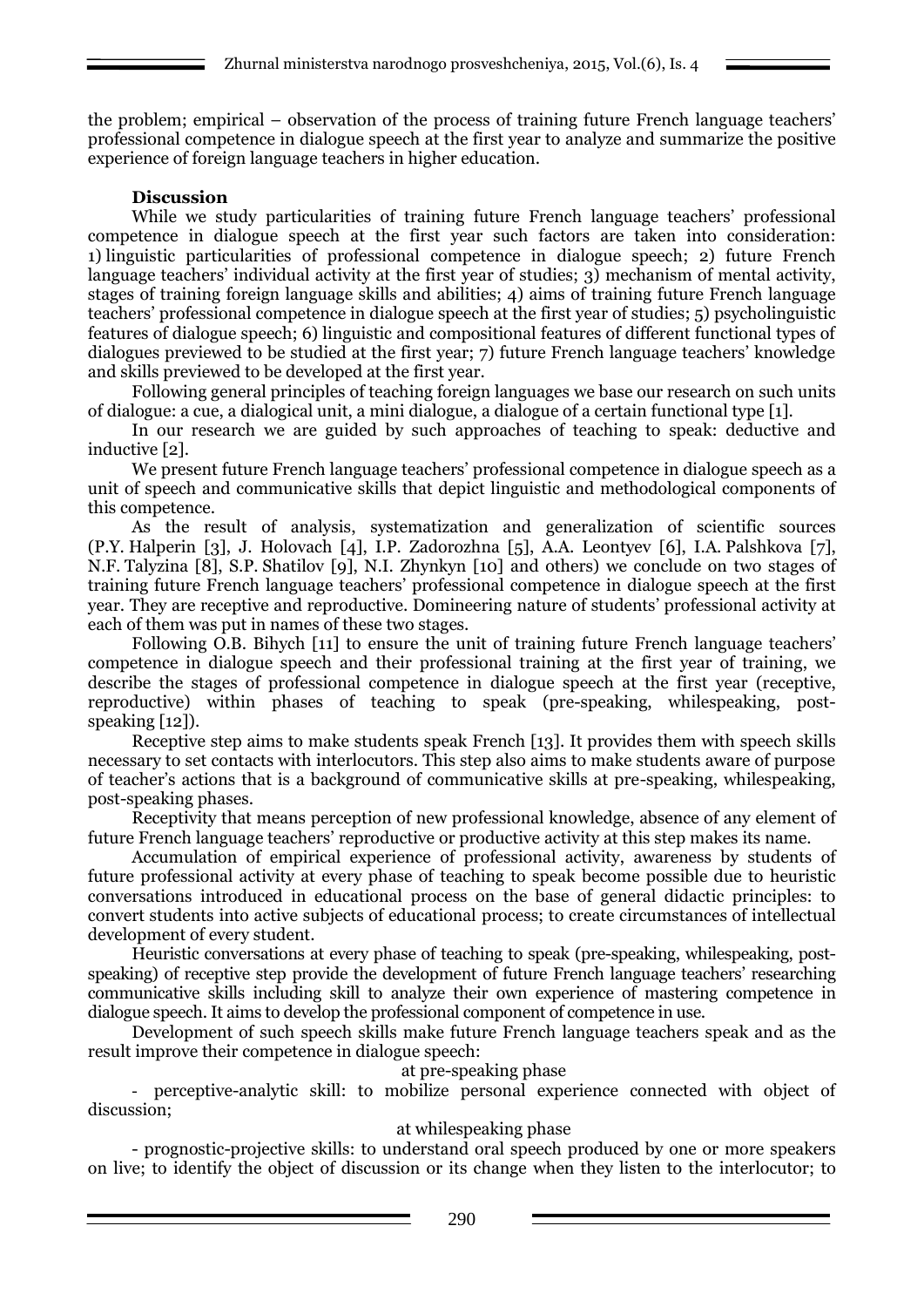correlate the plan of own speech with purpose, theme, situation of communication; to chose lexical and grammatical means according to the plan of expression; to correlate the idea, selected lexical and grammatical means with own communicative abilities;

- productive skills: to initiate the dialogue respecting basic etiquette and French speech rules within the studied topics; to transfer information clearly and accurately; to transfer information in details / briefly; to end the dialogue respecting basic etiquette and French speech rules within studied topics;

### at post-speaking phase

- reflexive-corrective skill: to verify the adequacy of own cue to the previous one.

Training future French language teachers' professional competence in dialogue speech at receptive step covers 2.3 months of studying language and coincides with the topic «Personal identification».

Analysis, systematization and generalization of model program in French for universities and institutes (five years of studies) [14], work programs on teaching various aspects of French at the first year, speech material previewed to be studied at the first year provide such conclusions: training future French language teachers' professional competence in dialogue speech at receptive step previews to cover

-four functional types of dialogue: questioning, arrangement, exchange of experiences / ides, etiquette:

- such sub-topics: «My family», «Seasons», «French class / lesson», «Classroom», «My flat», «My working day».

Taken in consideration the aim of receptive step where students' French communicative experience is minimum or absolutely absent, we intend to develop skills of prepared dialogue speech. It supposes the intensive use of natural and specially designed supports: verbal (text for reading, initiative teacher's cue), figurative (comics), audio (audiotext), supports created by students while they train professional competences in listening and / or monologue speech (questions, answers to questions, keywords, plan of the text etc.).

The use of audio supports at receptive step is reasonable only if future French language teachers possess certain communicative experience in French including experience in professional competences in listening and monologue speech.

At this step we suppose to develop intensively future French language teachers' skills necessary for etiquette dialogue. It aims to achieve effective results in private communication (to start or finish the dialogue respecting etiquette and French speech rules) as well as in professional communication (to congratulate, to excuse, to say good-bye and so on) because in real life etiquette dialogue is always an integrated part of dialogues of other functional types.

The development of skills necessary for etiquette dialogue at receptive step supposes to set a special aim of the class so it needs to do special exercises (to analyze and reproduce dialogues in the textbook, to complete dialogues, to play own dialogues following comics or describing a picture). Development of these skills can play the role of supplementary aim of the class. They can be developed while students learn speech materials or accumulate empiric professional experience when they observe teacher's professional activity in the class at all phases of teaching to speak.

At receptive step of training future French language teachers' professional competence in dialogue speech we suppose to use intensively different techniques to increase the students' motivation to master their speech and communicative skills, professional art on the whole.

Characterizing particularities of training future French language teachers' professional competence in dialogue speech we take in consideration laws of dialogue speech put by Y.V. Rozhdestvenskij [2]:

- law of time: endless dialogue kills informative value of speech and vice versa;

- law of audience: permanent increasing participants of dialogue kills informative value of speech and vice versa;

- law of audience's competence: audience's short knowledge about object of discussion kills informative value of speech and vice versa;

- law of reason: ignoring participants' interest in discussion kills informative value of speech and vice versa.

Analysis, systematization and generalization of researches connected to the problem of our article, model program in French for universities and institutes (five-year course of study) [14],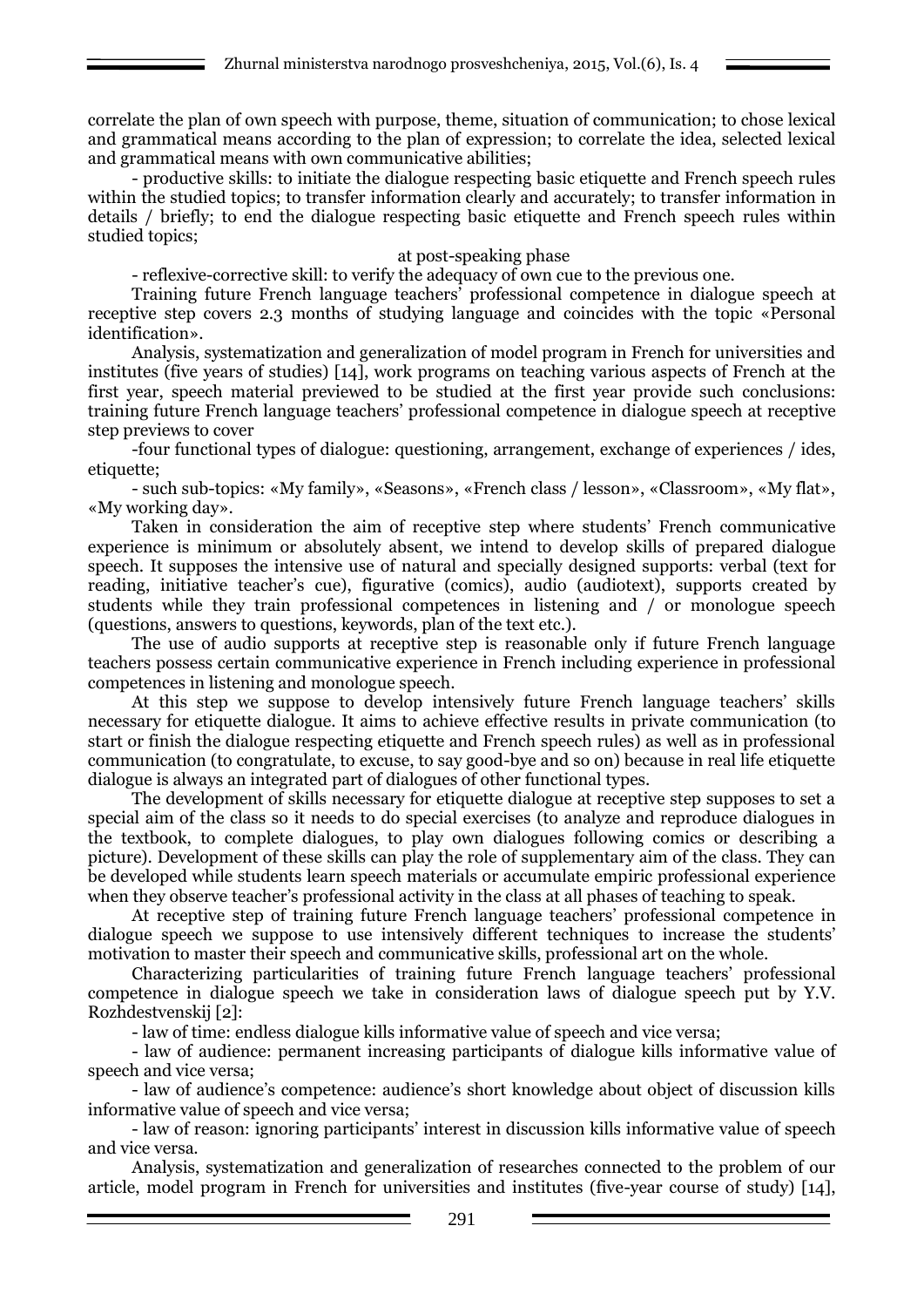work programs on teaching various aspects of French at the first year, speech material previewed to be studied at the first year provide such conclusions: the receptive step aims to teach future French language teachers to reproduce dialogues learnt by heart and express own ideas in questioning dialogue, dialogue-exchange of experience / ideas of 5-7 cues, dialogue-arrangement of 4-5 cues, etiquette dialogue of 2-3 cues. Number of cues can increase if dialogues of different types integrate in one.

Taking in consideration psycholinguistic features of dialogue speech we accept the presence of pauses in students' speech in case if length of pauses doesn't interrupt the dialogue.

Such factors reflect effective results of training future French language teachers' professional competence in dialogue speech at the receptive step: students are motivated to master foreign language speech, professional skills, enrich and enlarge their knowledge about culture, traditions, history of nation whose language is being learnt; their competence in dialogue speech is equal to the level А.1–А.2.1; they understand the aim of teacher's actions at every phase of teaching dialogue speech.

Reproductive step of training future French language teachers' professional competence in dialogue speech at the first year of studies aims to develop communicative skills as a professional component of the competence in use. At this step their development expects imitation by students teachers' activity at all phases of teaching to speak.

At this step we suppose to develop a wide range of future French language teachers' speech skills necessary for mastering their competence in dialogue speech:

at pre-speaking phase:

- to improve skills developed at the previous step;

at whilespeaking phase:

- perceptive-analytic skill: to understand typical French gestures, intonation considered speech emotional marks;

- prognostic-projective skills: to ignore unknown elements of interlocutor's speech that are not important to understand its context; to understand implicit context; to enlarge the theme of discussion; to change the theme of discussion; to analyze, foresee, regulate interlocutor's reaction on own cues; to predict the theme and the aim of the dialogue on the base of initiative cue of the interlocutor; to predict the end of the cue on the base of its beginning and vice versa;

- productive skills: to design emotionally the dialogue using typical French gestures, intonation; to change the idea of dialogue if the interlocutor's cue doesn't correspond to a planned one; to awake interlocutor's interest in discussion; to use known means to express ideas instead of unknown ones;

at post-speaking phase:

- reflexive-corrective skill: to comment facts, events mentioned in the dialogue.

Reproductive step aims to develop such future French language teachers' communicative skills at the first year of studies:

at pre-speaking phase:

- projective skill: to analyze linguistic and psychological features of dialogue speech on the whole and features of different functional types of dialogues;

- organizational skills: to give instructions on the task, its correcting, controlling and grading; to explain in French grammar, phonetic, lexical rules; to explain and estimate the use of supports in teaching dialogue speech;

at whilespeaking phase:

- researching skill: to understand speech containing mistakes;

- organizational skill: to ask questions to clarify the question;

at post-speaking phase:

- motivating skill: to comment others' speech;

- corrective-controlling skills: to find mistakes in own dialogue speech; to find mistakes in others' dialogue speech; to estimate the adequacy of dialogue to the task.

We prefer to prevent mistakes to their correction. So we expect to develop projective and organizational skills at pre-speaking phase. But it doesn't exclude probability to develop these skills at post-speaking phase of teaching to speak.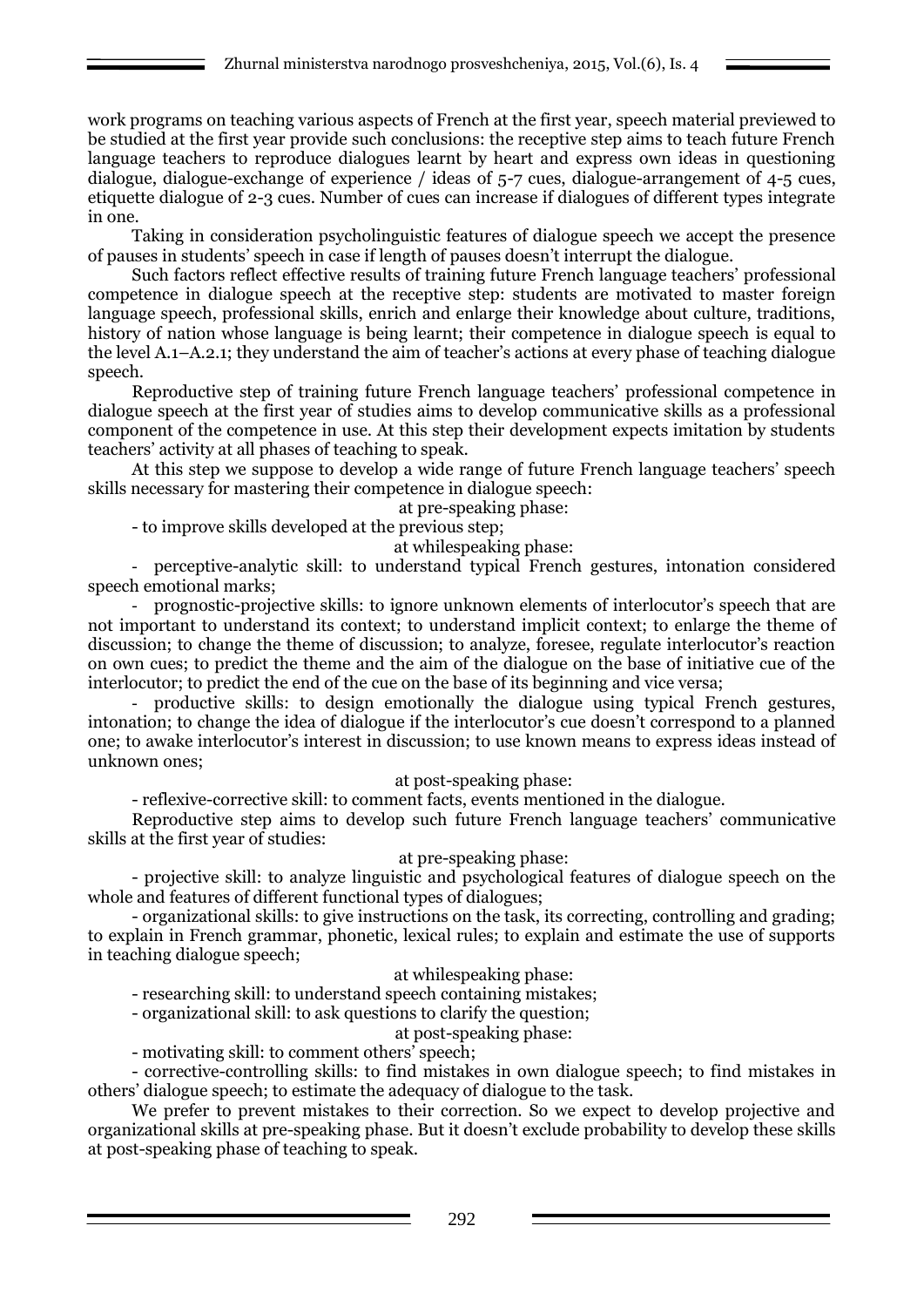Training future French language teachers' professional competence in dialogue speech at receptive step covers 7-8 months of studies.

One of the main characteristics of training future French language teachers' professional competence in dialogue speech at reproductive step is to develop skills of non prepared dialogue speech. So we suppose to reduce and in the end of the year completely eliminate specially designed supports, involve audio supports. It helps to create circumstances of real communication in the educational process.

In order to use efficiently time in the classroom at reproductive step we suppose to offer extraclass exercises to future French language teachers at all phases of teaching to speak that involve information technologies in the educational process.

At the reproductive step we suppose to increase the number of cues in students' dialogues. It becomes possible thanks to integration of dialogues of different functional types in one, widen a range of topics learnt by students, shortening of length and number of pauses in their speech.

Such factors reflect effective results of training future French language teachers' professional competence in dialogue speech at the reproductive step: students' competence in dialogue speech equal to the level B.1.1 ensures effective private communication within topics already learnt; students imitate in the correct way teacher's actions at every phase of teaching dialogue speech (pre-speaking, whilespeaking, post-speaking).

### **Conclusion**

Detailed analysis of steps of training future French language teachers' professional competence in dialogue speech at the first year of studies allows to pass to the development of efficient methods and effective system of monitoring and evaluation of this competence that aims to improve students' professional training in universities.

## **References:**

1. Черниш В.В., Устименко О.М. Методика формування іншомовної компетентності в говорінні // Методика навчання іноземних мов і культур: теорія і практика: підручник для студ. класичних, педагогічних і лінгвістичних університетів / [Бігич О.Б., Бориско Н.Ф., Борецька Г.Е. та ін.]; під ред. С.Ю. Ніколаєвою. Київ: Ленвіт, 2013. С. 298-370.

2. Щукин А.Н. Методика обучения речевому общению на иностранном языке: учеб. пособие для преподавателей и студентов языковых вузов. Москва: Изд-во ИКАР, 2011. 454 с.

3. Гальперин П.Я. Организация умственной деятельности и эффективность учения // Возрастная и педагогическая психология. Материалы всесоюз. семинара-совещания. Пермь: Изд-во Перм. пед. ин-та, 1974. С. 90-103.

4. Головач Ю.В. Контроль уровня сформированости профессионально-фонетической компетенции студентов первого курса языкового педагогического вуза (на материале английского языка): дисс. ... канд. пед. наук: 13.00.02. Киев, 1997. 272 с.

5. Задорожна І.П. Організація самостійної роботи майбутніх учителів англійської мови з практичної мовної підготовки: монографія. Тернопіль, 2011. 414 c.

6. Леонтьев А.А. Иерархия речевых умений как объекты тестирования // Психология и методика обучения второму языку: тезисы докладов. Москва: МГУ. 1969. С. 28-32.

7. Пальшкова І.О. Особливості пізнання професійно-педагогічної культури в контексті практико-орієнтованого підходу: зміст і методи // Педагогічні науки: зб. наук. праць. Херсон: Айлант, 2011. Вип. 58. Ч. 1. С. 186-192.

8. Талызина Н.Ф. Педагогическая психология. Москва: Академия, 1998. 288 с.

9. Шатилов С.Ф. Методика обучения немецкому языку в средней школе: учеб. пособие для студентов педагогических институтов. 2-е изд., дораб. Москва: Просвещение, 1986. 223 с.

10. Жинкин Н.И. Механизмы речи. Москва: Изд-во АПН РСФСР, 1985. 370 с.

11. Бігич О.Б. Майбутній учитель іспанської мови в процесі формування компетентності в аудіюванні // Сучасний студент у контексті особистісно-діяльнісного підходу: за результатами науково-методичних досліджень: колективна монографія / О.Б. Бігич, М.М. Волошинова, М.С. Глазунов на інш.; [за заг. і наук. ред. О.Б. Бігич]. Київ: Вид. центр КНЛУ, 2014. С. 67-75.

12. Мильруд Р.П. Методика преподавания английского языка. English Teaching Methodology: учеб. пособие для вузов. Москва: Дрофа, 2005. 253 с.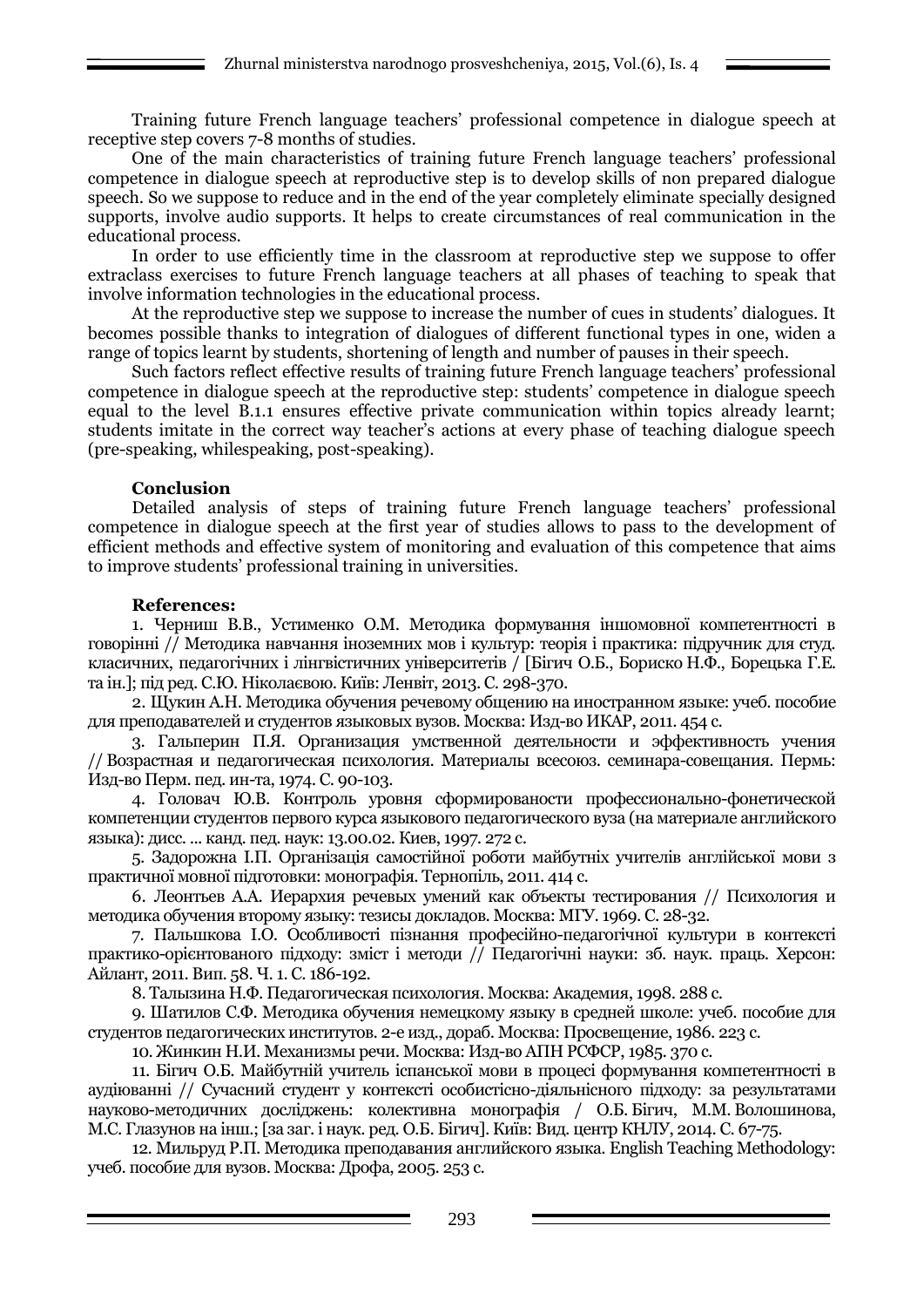13. Тарнопольський О.Б. Методика навчання іншомовної мовленнєвої діяльності в вищому мовному закладі освіти. Дніпропетровськ: Вид-во ДУЕП, 2005. 248 с.

14. Типова програма з французької мови для університетів та інститутів (п'ятирічний курс навчання) / [уклад. Валентина Іванівна Мельник, Анатолій Петрович Максименко та ін.]. Київ: Вид. центр КНЛУ, 2004. 230 с.

### **References:**

1. Chernysh V.V., Ustymenko O.M. Metodyka formuvannya inshomovnoyi kompetentnosti v hovorinni // Metodyka navchannya inozemnykh mov i kul'tur: teoriya i praktyka: pidruchnyk dlya stud. klasychnykh, pedahohichnykh i linhvistychnykh universytetiv / [Bihych O.B., Borysko N.F., Borets'ka H.E. ta in.]; pid red. S.Yu. Nikolayevoyu. Kyiv: Lenvit, 2013. S. 298-370. (in Ukrainian)

2. Shchukin A.N. Metodika obucheniya rechevomu obshcheniyu na inostrannom yazyke: ucheb. posobie dlya prepodavateley i studentov yazykovykh vuzov. Moskva: Izd-vo IKAR, 2011. 454 s. (in Russian)

3. Gal'perin P.Ya. Organizatsiya umstvennoy deyatel'nosti i effektivnost' ucheniya // Vozrastnaya i pedagogicheskaya psikhologiya. Materialy vsesoyuz. seminara-soveshchaniya. Perm': Izd-vo Perm. ped. in-ta, 1974. S. 90-103. (in Russian)

4. Golovach Yu.V. Kontrol' urovnya sformirovanosti professional'no-foneticheskoy kompetentsii studentov pervogo kursa yazykovogo pedagogicheskogo vuza (na materiale angliyskogo yazyka): diss. ... kand. ped. nauk: 13.00.02. Kiev, 1997. 272 s. (in Russian)

5. Zadorozhna I.P. Orhanizatsiya samostiynoyi roboty maybutnikh uchyteliv anhliys'koyi movy z praktychnoyi movnoyi pidhotovky: monohrafiya. Ternopil', 2011. 414 c. (in Ukrainian)

6. Leont'ev A.A. Ierarkhiya rechevykh umeniy kak ob"ekty testirovaniya // Psikhologiya i metodika obucheniya vtoromu yazyku: tezisy dokladov. Moskva: MGU. 1969. S. 28-32. (in Russian)

7. Pal'shkova I.O. Osoblyvosti piznannya profesiyno-pedahohichnoyi kul'tury v konteksti praktyko-oriyentovanoho pidkhodu: zmist i metody // Pedahohichni nauky: zb. nauk. prats'. Kherson: Aylant, 2011. Vyp. 58. Ch. 1. S. 186-192. (in Ukrainian)

8. Talyzina N.F. Pedagogicheskaya psikhologiya. Moskva: Akademiya, 1998. 288 s. (in Russian)

9. Shatilov S.F. Metodika obucheniya nemetskomu yazyku v sredney shkole: ucheb. posobie dlya studentov pedagogicheskikh institutov. 2-e izd., dorab. Moskva: Prosveshchenie, 1986. 223 s. (in Russian)

10. Zhinkin N.I. Mekhanizmy rechi. Moskva: Izd-vo APN RSFSR, 1985. 370 s. (in Russian)

11. Bihych O.B. Maybutniy uchytel' ispans'koyi movy v protsesi formuvannya kompetentnosti v audiyuvanni // Suchasnyy student u konteksti osobystisno-diyal'nisnoho pidkhodu: za rezul'tatamy naukovo-metodychnykh doslidzhen': kolektyvna monohrafiya / O.B. Bihych, M.M. Voloshynova, M.S. Hlazunov na insh.; [za zah. i nauk. red. O.B. Bihych]. Kyiv: Vyd. tsentr KNLU, 2014. S. 67-75. (in Ukrainian)

12. Mil'rud R.P. Metodika prepodavaniya angliyskogo yazyka. English Teaching Methodology: ucheb. posobie dlya vuzov. Moskva: Drofa, 2005. 253 s. (in Russian)

13. Tarnopol's'kyy O.B. Metodyka navchannya inshomovnoyi movlennyevoyi diyal'nosti v vyshchomu movnomu zakladi osvity. Dnipropetrovs'k: Vyd-vo DUEP, 2005. 248 s. (in Ukrainian)

14. Typova prohrama z frantsuz'koyi movy dlya universytetiv ta instytutiv (p"yatyrichnyy kurs navchannya) / [uklad. Valentyna Ivanivna Mel'nyk, Anatoliy Petrovych Maksymenko ta in.]. Kyiv: Vyd. tsentr KNLU, 2004. 230 s. (in Ukrainian)

### УДК 378.147:811.133.1

#### **Профессиональная компетентность будущих учителей французского языка в диалогической речи: этапы формирования на первом курсе обучения**

### Елизавета Валентиновна Яковенко-Глушенкова

Киевский национальный лингвистический университет, Украина Украина, Киев 150, ул. Большая Васильковская, 73